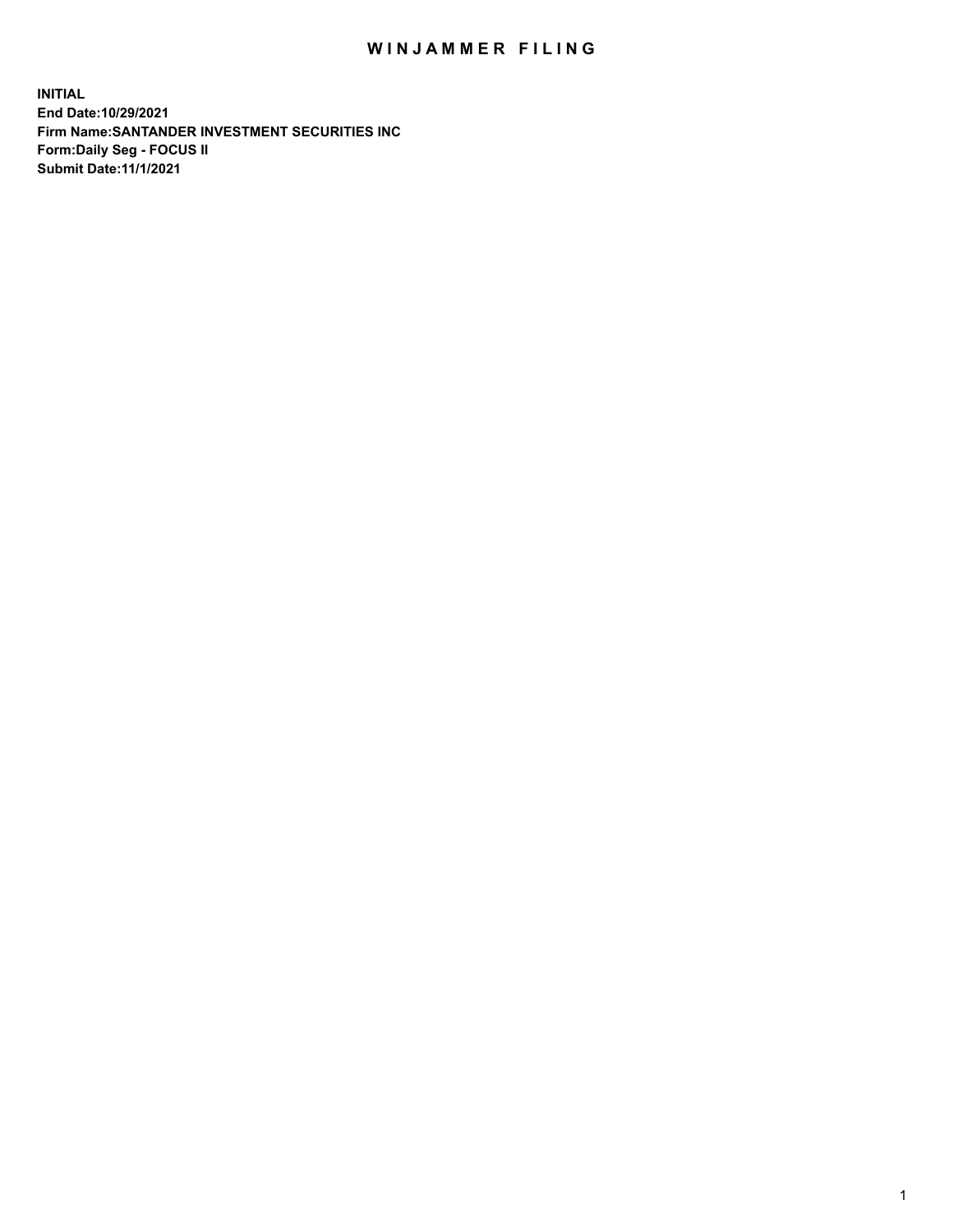**INITIAL End Date:10/29/2021 Firm Name:SANTANDER INVESTMENT SECURITIES INC Form:Daily Seg - FOCUS II Submit Date:11/1/2021 Daily Segregation - Cover Page**

| Name of Company<br><b>Contact Name</b>                                            | <b>SANTANDER INVESTMENT</b><br><b>SECURITIES INC</b> |
|-----------------------------------------------------------------------------------|------------------------------------------------------|
|                                                                                   | <b>Richard Ro</b>                                    |
| <b>Contact Phone Number</b>                                                       | (212) 350-3662                                       |
| <b>Contact Email Address</b>                                                      | richard.ro@santander.us                              |
|                                                                                   |                                                      |
| FCM's Customer Segregated Funds Residual Interest Target (choose one):            |                                                      |
| a. Minimum dollar amount: ; or                                                    | 70,000,000                                           |
| b. Minimum percentage of customer segregated funds required:% ; or                | <u>0</u>                                             |
| c. Dollar amount range between: and; or                                           | 0 <sub>0</sub>                                       |
| d. Percentage range of customer segregated funds required between:% and%.         | 0 <sub>0</sub>                                       |
| FCM's Customer Secured Amount Funds Residual Interest Target (choose one):        |                                                      |
| a. Minimum dollar amount: ; or                                                    |                                                      |
| b. Minimum percentage of customer secured funds required:% ; or                   | $\frac{0}{0}$                                        |
| c. Dollar amount range between: and; or                                           | 0 <sub>0</sub>                                       |
| d. Percentage range of customer secured funds required between:% and%.            | 0 <sub>0</sub>                                       |
| FCM's Cleared Swaps Customer Collateral Residual Interest Target (choose one):    |                                                      |
| a. Minimum dollar amount: ; or                                                    |                                                      |
| b. Minimum percentage of cleared swaps customer collateral required:% ; or        | $\frac{0}{0}$                                        |
| c. Dollar amount range between: and; or                                           | 0 <sub>0</sub>                                       |
| d. Percentage range of cleared swaps customer collateral required between:% and%. | <u>00</u>                                            |

Attach supporting documents CH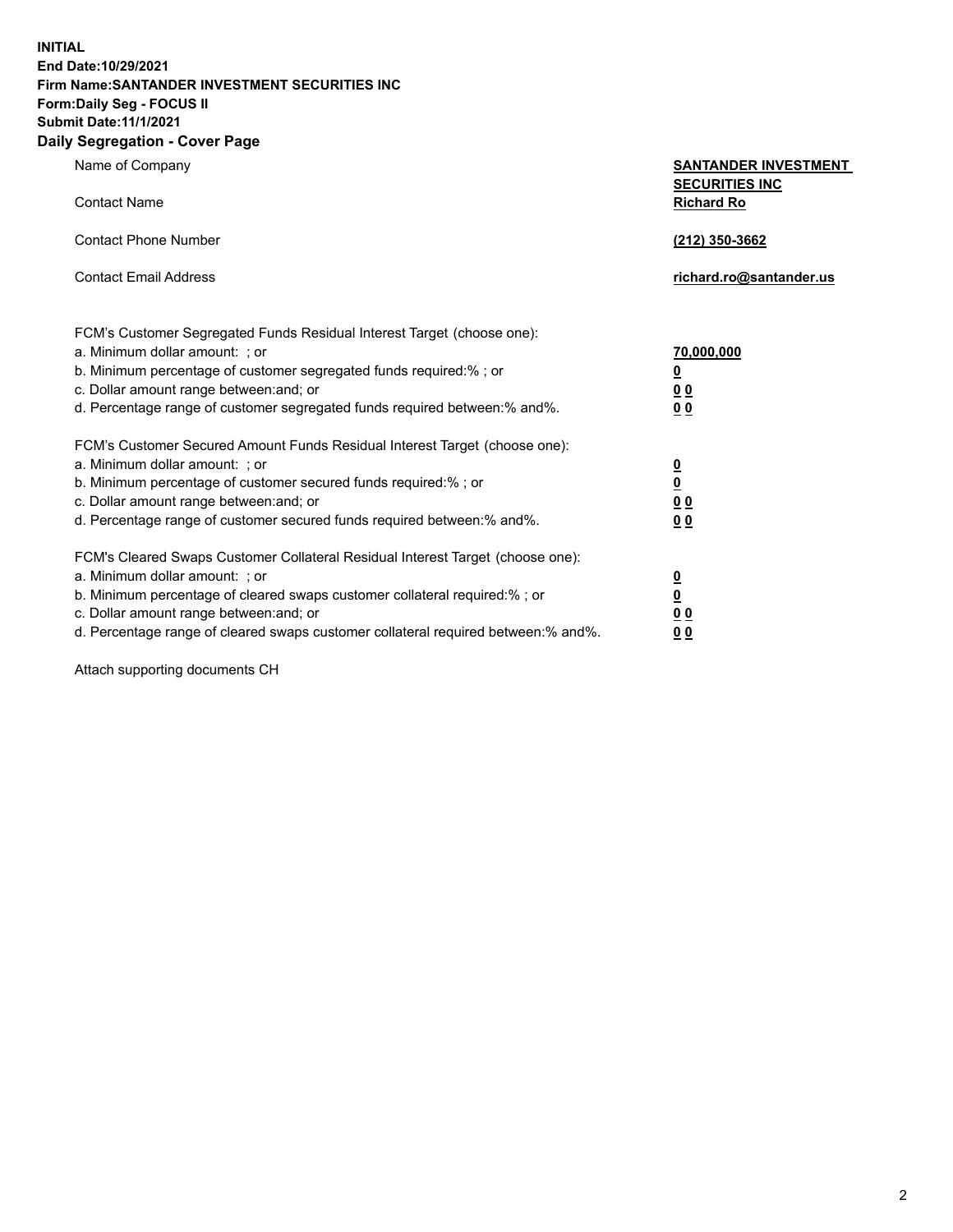## **INITIAL End Date:10/29/2021 Firm Name:SANTANDER INVESTMENT SECURITIES INC Form:Daily Seg - FOCUS II Submit Date:11/1/2021 Daily Segregation - Secured Amounts**

|     | Foreign Futures and Foreign Options Secured Amounts                                         |                   |
|-----|---------------------------------------------------------------------------------------------|-------------------|
|     | Amount required to be set aside pursuant to law, rule or regulation of a foreign            | $0$ [7305]        |
|     | government or a rule of a self-regulatory organization authorized thereunder                |                   |
| 1.  | Net ledger balance - Foreign Futures and Foreign Option Trading - All Customers             |                   |
|     | A. Cash                                                                                     | $0$ [7315]        |
|     | B. Securities (at market)                                                                   | $0$ [7317]        |
| 2.  | Net unrealized profit (loss) in open futures contracts traded on a foreign board of trade   | $0$ [7325]        |
| 3.  | Exchange traded options                                                                     |                   |
|     | a. Market value of open option contracts purchased on a foreign board of trade              | $0$ [7335]        |
|     | b. Market value of open contracts granted (sold) on a foreign board of trade                | $0$ [7337]        |
| 4.  | Net equity (deficit) (add lines 1. 2. and 3.)                                               | $0$ [7345]        |
| 5.  | Account liquidating to a deficit and account with a debit balances - gross amount           | $0$ [7351]        |
|     | Less: amount offset by customer owned securities                                            | 0 [7352] 0 [7354] |
| 6.  | Amount required to be set aside as the secured amount - Net Liquidating Equity              | $0$ [7355]        |
|     | Method (add lines 4 and 5)                                                                  |                   |
| 7.  | Greater of amount required to be set aside pursuant to foreign jurisdiction (above) or line | $0$ [7360]        |
|     | 6.                                                                                          |                   |
|     | FUNDS DEPOSITED IN SEPARATE REGULATION 30.7 ACCOUNTS                                        |                   |
| 1.  | Cash in banks                                                                               |                   |
|     | A. Banks located in the United States                                                       | $0$ [7500]        |
|     | B. Other banks qualified under Regulation 30.7                                              | 0 [7520] 0 [7530] |
| 2.  | Securities                                                                                  |                   |
|     | A. In safekeeping with banks located in the United States                                   | $0$ [7540]        |
|     | B. In safekeeping with other banks qualified under Regulation 30.7                          | 0 [7560] 0 [7570] |
| 3.  | Equities with registered futures commission merchants                                       |                   |
|     | A. Cash                                                                                     | $0$ [7580]        |
|     | <b>B.</b> Securities                                                                        | $0$ [7590]        |
|     | C. Unrealized gain (loss) on open futures contracts                                         | $0$ [7600]        |
|     | D. Value of long option contracts                                                           | $0$ [7610]        |
|     | E. Value of short option contracts                                                          | 0 [7615] 0 [7620] |
| 4.  | Amounts held by clearing organizations of foreign boards of trade                           |                   |
|     | A. Cash                                                                                     | $0$ [7640]        |
|     | <b>B.</b> Securities                                                                        | $0$ [7650]        |
|     | C. Amount due to (from) clearing organization - daily variation                             | $0$ [7660]        |
|     | D. Value of long option contracts                                                           | $0$ [7670]        |
|     | E. Value of short option contracts                                                          | 0 [7675] 0 [7680] |
| 5.  | Amounts held by members of foreign boards of trade                                          |                   |
|     | A. Cash                                                                                     | $0$ [7700]        |
|     | <b>B.</b> Securities                                                                        | $0$ [7710]        |
|     | C. Unrealized gain (loss) on open futures contracts                                         | $0$ [7720]        |
|     | D. Value of long option contracts                                                           | $0$ [7730]        |
|     | E. Value of short option contracts                                                          | 0 [7735] 0 [7740] |
| 6.  | Amounts with other depositories designated by a foreign board of trade                      | 0 [7760]          |
| 7.  | Segregated funds on hand                                                                    | $0$ [7765]        |
| 8.  | Total funds in separate section 30.7 accounts                                               | 0 [7770]          |
| 9.  | Excess (deficiency) Set Aside for Secured Amount (subtract line 7 Secured Statement         | $0$ [7380]        |
|     | Page 1 from Line 8)                                                                         |                   |
| 10. | Management Target Amount for Excess funds in separate section 30.7 accounts                 | $0$ [7780]        |
| 11. | Excess (deficiency) funds in separate 30.7 accounts over (under) Management Target          | $0$ [7785]        |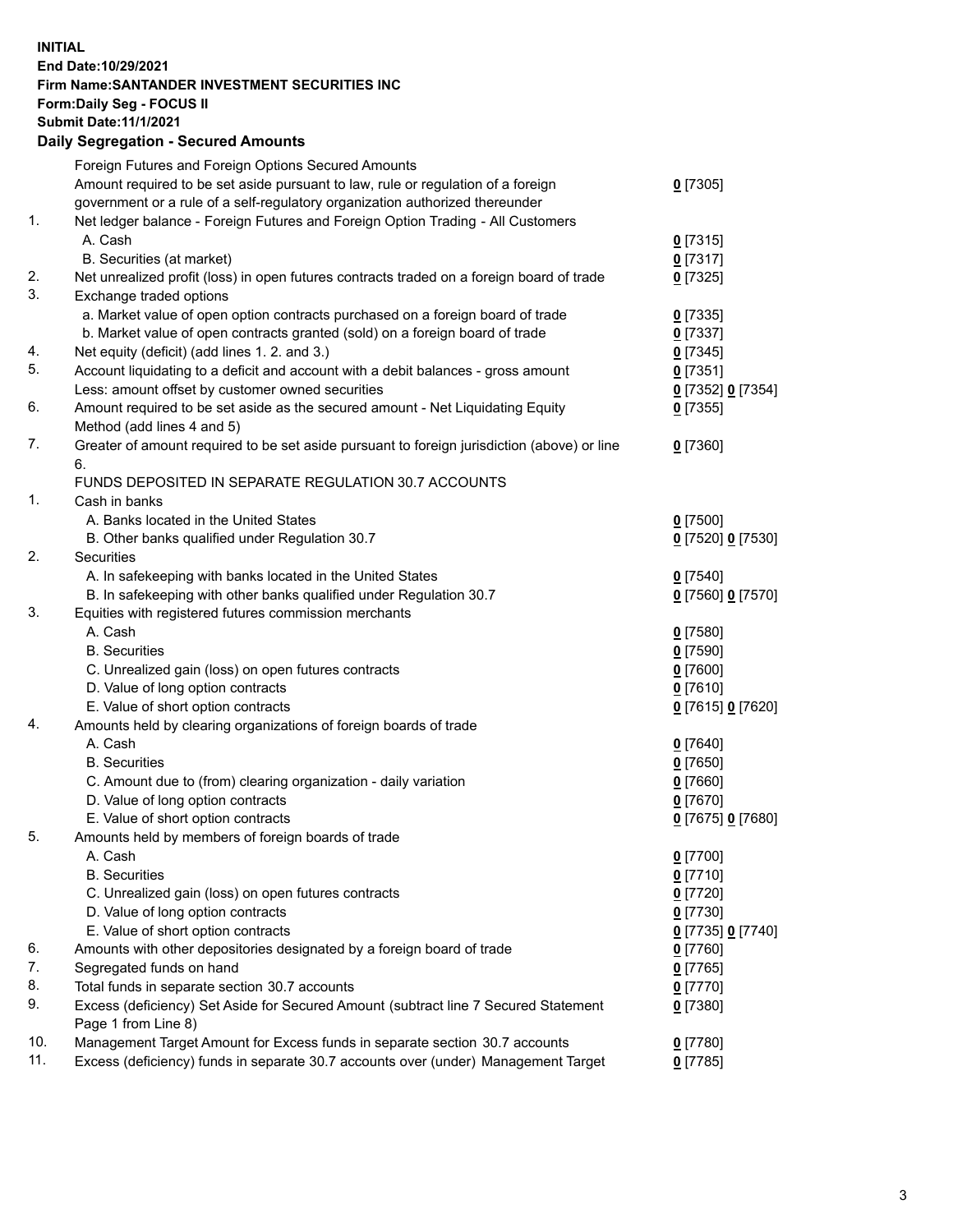| <b>INITIAL</b> |                                                                                     |                      |
|----------------|-------------------------------------------------------------------------------------|----------------------|
|                | End Date:10/29/2021                                                                 |                      |
|                | Firm Name: SANTANDER INVESTMENT SECURITIES INC                                      |                      |
|                | Form: Daily Seg - FOCUS II                                                          |                      |
|                | <b>Submit Date: 11/1/2021</b>                                                       |                      |
|                | Daily Segregation - Segregation Statement                                           |                      |
|                | SEGREGATION REQUIREMENTS(Section 4d(2) of the CEAct)                                |                      |
| 1.             | Net ledger balance                                                                  |                      |
|                | A. Cash                                                                             | 2,121,789,862 [7010] |
|                | B. Securities (at market)                                                           | $0$ [7020]           |
| 2.             | Net unrealized profit (loss) in open futures contracts traded on a contract market  | -133,227,705 [7030]  |
| 3.             | Exchange traded options                                                             |                      |
|                | A. Add market value of open option contracts purchased on a contract market         | 39,598,440 [7032]    |
|                | B. Deduct market value of open option contracts granted (sold) on a contract market | -32,914,888 [7033]   |
| 4.             | Net equity (deficit) (add lines 1, 2 and 3)                                         | 1,995,245,709 [7040] |
| 5.             | Accounts liquidating to a deficit and accounts with                                 |                      |
|                | debit balances - gross amount                                                       | $0$ [7045]           |
|                | Less: amount offset by customer securities                                          | 0 [7047] 0 [7050]    |
| 6.             | Amount required to be segregated (add lines 4 and 5)                                | 1,995,245,709 [7060] |
|                | FUNDS IN SEGREGATED ACCOUNTS                                                        |                      |
| 7.             | Deposited in segregated funds bank accounts                                         |                      |
|                | A. Cash                                                                             | 111,861,066 [7070]   |
|                | B. Securities representing investments of customers' funds (at market)              | $0$ [7080]           |
|                | C. Securities held for particular customers or option customers in lieu of cash (at | $0$ [7090]           |
|                | market)                                                                             |                      |
| 8.             | Margins on deposit with derivatives clearing organizations of contract markets      |                      |
|                | A. Cash                                                                             | 1,908,364,855 [7100] |
|                | B. Securities representing investments of customers' funds (at market)              | $0$ [7110]           |
|                | C. Securities held for particular customers or option customers in lieu of cash (at | $0$ [7120]           |
|                | market)                                                                             |                      |
| 9.             | Net settlement from (to) derivatives clearing organizations of contract markets     | 39,711,231 [7130]    |
| 10.            | Exchange traded options                                                             |                      |
|                | A. Value of open long option contracts                                              | 39,598,440 [7132]    |
|                | B. Value of open short option contracts                                             | -32,914,888 [7133]   |
| 11.            | Net equities with other FCMs                                                        |                      |
|                | A. Net liquidating equity                                                           | $0$ [7140]           |
|                | B. Securities representing investments of customers' funds (at market)              | $0$ [7160]           |
|                | C. Securities held for particular customers or option customers in lieu of cash (at | $0$ [7170]           |
|                | market)                                                                             |                      |
| 12.            | Segregated funds on hand                                                            | $0$ [7150]           |
| 13.            | Total amount in segregation (add lines 7 through 12)                                | 2,066,620,704 [7180] |
| 14.            | Excess (deficiency) funds in segregation (subtract line 6 from line 13)             | 71,374,995 [7190]    |
| 15.            | Management Target Amount for Excess funds in segregation                            | 70,000,000 [7194]    |
| 16.            | Excess (deficiency) funds in segregation over (under) Management Target Amount      | 1,374,995 [7198]     |
|                | Excess                                                                              |                      |